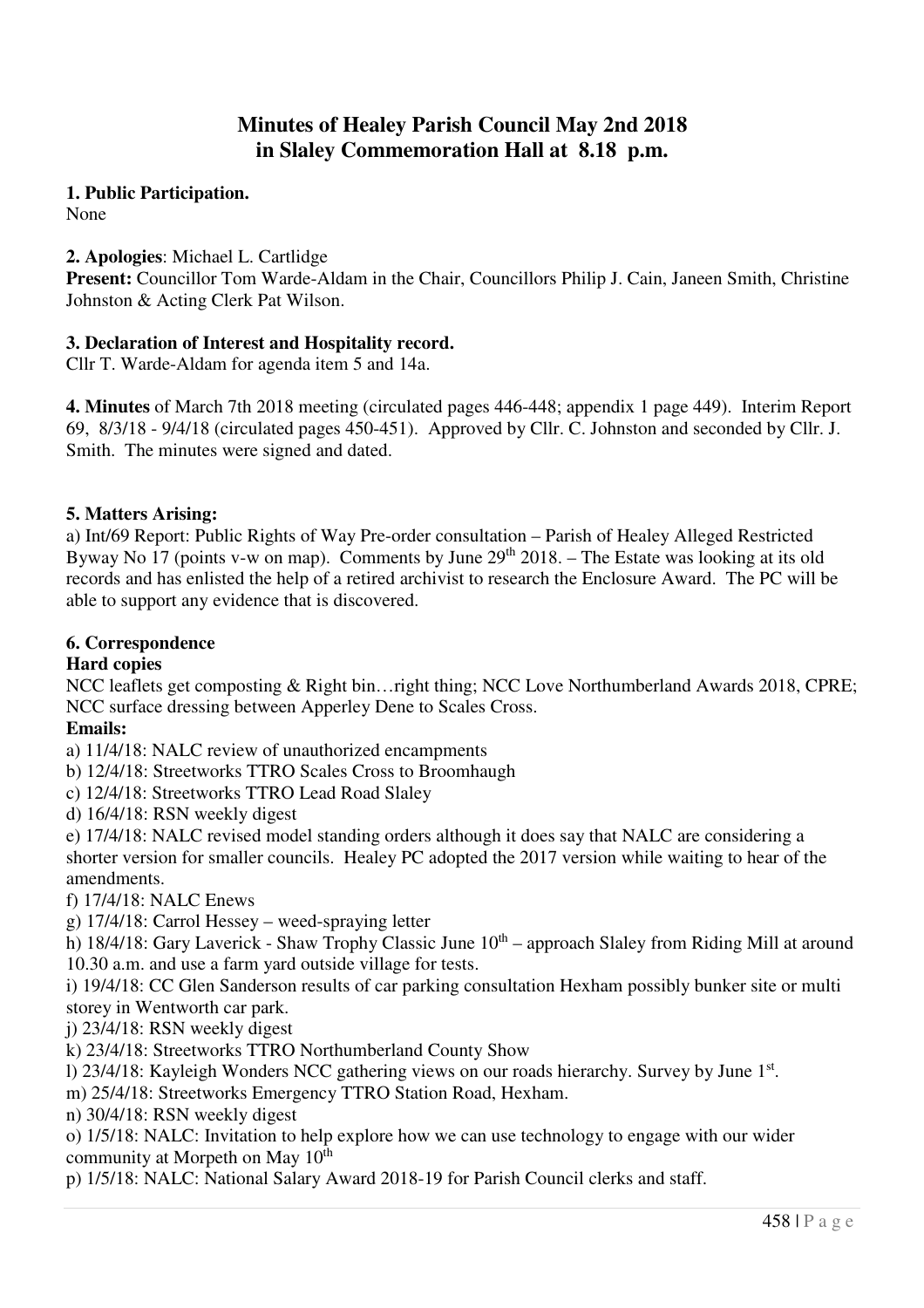# **7. Planning Applications**

# **Decisions by planning authority.**

**17/01103/FUL:** Construction of a timber agricultural building on land north-west of School House, Starvall, Kiln Pit Hill, Consett. Applicant Phillip Michael Worsley. Refused – The PC wrote to the Enforcement Officer after the March meeting – there has been no reply. **Cllr T. Warde-Aldam to write with a copy to the County Councilor and the MP. The motorcycles are back using the track despite the enforcement rules.** 

#### **8. Open evening to discuss activities for local young people in Healey, Slaley, Blanchland & Hexhmashire. Tuesday June 19th at 7 p.m. in Slaley Commemoration Hall.**

Cllr Janeen Smith has agreed to attend this meeting to represent the younger children of Healey and will pass on the message to any parents in the parish who might be interested. The Councillors discussed the new school 'out of hours club' and the closure of the school field community facilities until after 6 p.m. on schooldays and young people suddenly finding they had nowhere to "hang out" – possible solution at Slaley Commemoration Hall with outside seating.

#### **9. Financial Report.**

a) The 2018 Annual Asset & Investment Register – brought forward from March meeting was agreed.

b) First half of 2018/19 Precept notification from NCC

c) P60 End of year Certificate received.

#### **d) Audit arrangements**

9.1 To consider and agree any actions arising from the report of the internal auditor - None 9.2 To approve the Annual Governance Statement (draft copy attached) – Approved and

Signed.

9.3 To approve the draft annual accounts for 2017/18 (draft copy attached) Approved and Signed 9.4 To approve the Accounting Statement and Explanation of variances (draft copies attached) Approved and Signed.

9.5 To confirm and approve the certificate of Exemption (draft copy attached) Approved and Signed.

# **10. Broadband Update (brought forward from Annual Parish Meeting)**

Cllr T. Wade-Aldam reported that he finally had Broadband not as fast as he would have liked but a much-improved service for almost half the previous monthly charge. Cllr. Warde-Aldam encouraged all parishioners who wanted a better service to apply for the inorthumberland £350 voucher then contact DANECO with the code number. The plans for Healey village with sight lines to Lane Head, Healey Hall and Healey Barn are ongoing.

# **11. Domesday Project & Local History Group Report.**

The Slaley, Healey & Minsteracres Local History group is now closed until September and speakers are being sought for the 2019 season.

# **12. Barley Hill Endowment Fund**

Cllr C Johnson and the Clerk were thanked for providing refreshments at the meeting earlier in the evening. The minutes from the meeting with Sul Legg, CF Philanthropy Advisor, will be attached to these minutes as **appendix 1/020518 page 461** 

# **13. Data protection**